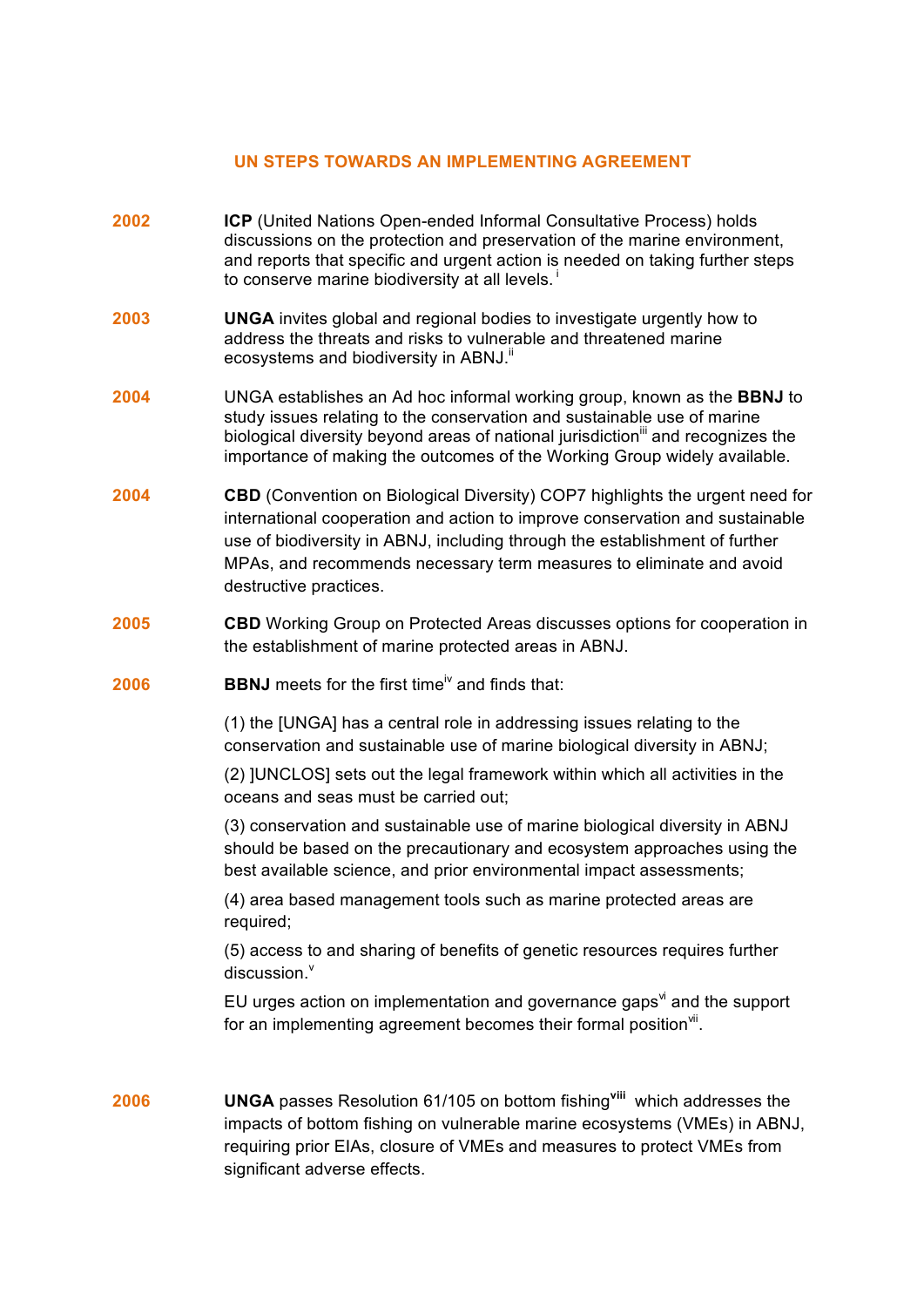- **2006** Expert Workshop set up by **CBD** to develop scientific criteria for the identification of ecologically and biologically significant areas (EBSAs) in need of protection.<sup>ix</sup>
- **2008 BBNJ**<sup>x</sup> identifies urgent need to address the conservation and sustainable use of marine biodiversity beyond areas of national jurisdiction. $x^i$  A regime within the framework of UNCLOS in relation to marine genetic resources in ABNJ and need for implementing agreement is further debated.
- **2008 CBD** COP9 agrees on set of criteria for the identification of EBSAs<sup>xii</sup>
- **2010 BBNJ** calls upon States to make progress on the legal regime and implementation gaps on conservation and sustainable use of marine genetic resources in ABNJ, and recognizes the importance of area based management tools and EIAs.
- **2010 CBD** COP10 agrees a 10 year Strategic Plan and 20 new targets (the "Aichi Targets") to save life on Earth, including to conserve 10% of coastal and marine areas through systems of protected areas by 2020. COP10 launches a series of regional workshops to describe EBSAs. It also recognizes that progress in establishing MPAs in ABNJ has been slow and that there is an "absence of a global process for designation of such areas" and identified the need for the UNGA, and in particular the BBNJ to expedite its work.<sup>xiii</sup>
- **2011 BBNJ** breakthrough as a process is agreed and an agreement under UNCLOS is on the table.

The working group<sup>xiv</sup> agrees that a process be initiated by the UNGA with a view to ensuring that the legal framework for the conservation and sustainable use of marine biodiversity in ABNJ effectively addresses those issues by identifying gaps and ways forward, including through the implementation of existing instruments and the possible development of a multilateral agreement under UNCLOS.

**The package:** Agreement that the new process will address the conservation and sustainable use of marine biodiversity in ABNJ, in particular, together and as a whole, marine genetic resources, including questions on the sharing of benefits, measures such as area-based management tools (including marine protected areas and EIAs), capacity-building and the transfer of marine technology.

*The workshops:* Two intersessional workshops to be held, aimed at improving the understanding of the issues and clarifying key questions as an input to the work of the Working Group.

- **2011 G77** Ministerial Statement<sup>xy</sup> calls for the need to develop a legal regime for biodiversity beyond national jurisdiction in the form of an implementing agreement to UNCLOS.
- **2012** RIO+20 UNCSD conference<sup>xvi</sup> and its outcome document "The Future We Want" provides new momentum<sup>xvii</sup> for an implementing agreement and an agreed decision by September 2015 at the latest. In anticipation of the issue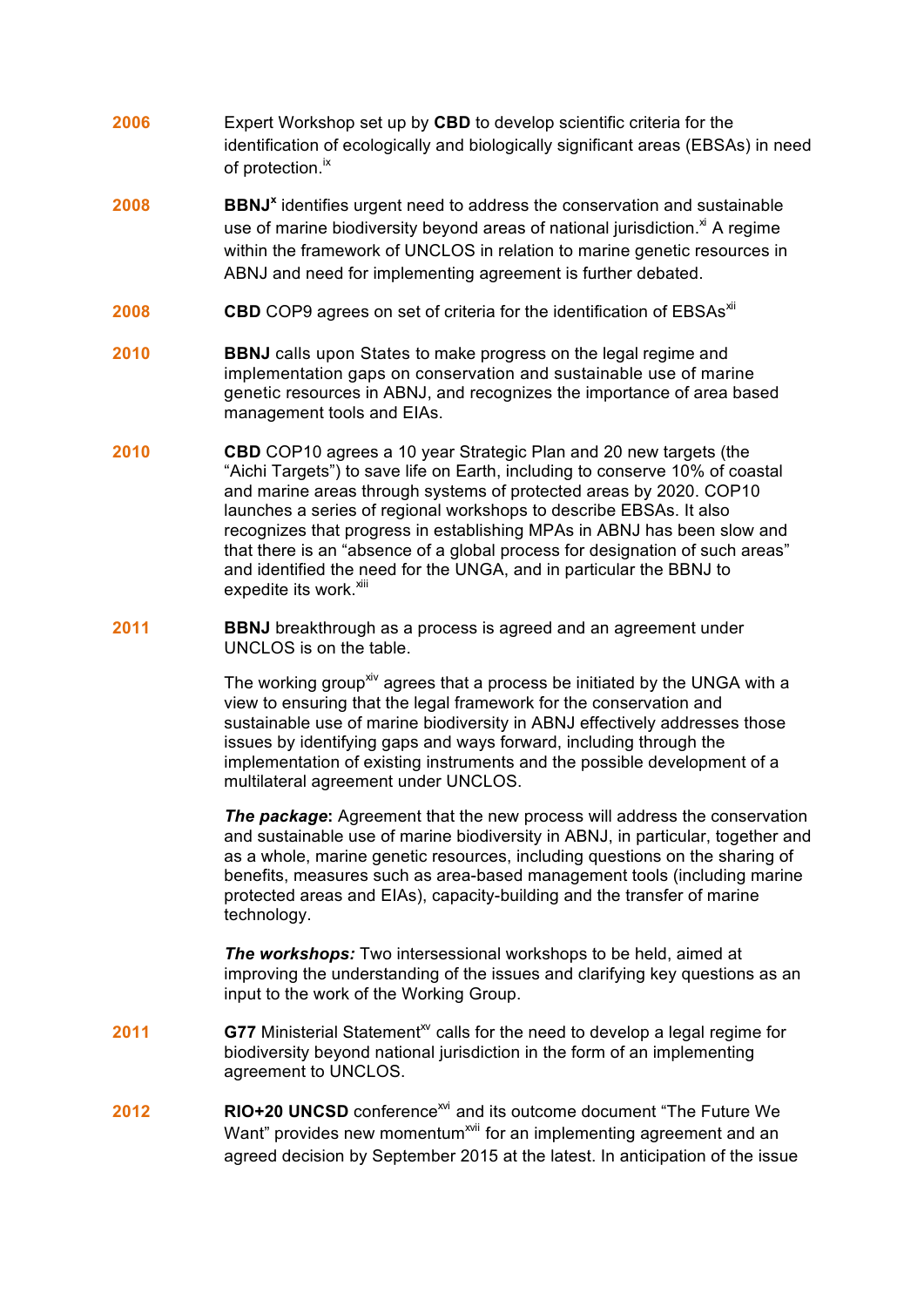being discussed at Rio+20, the BBNJ working group only agrees to Terms of Reference for the BBNJ intersessional workshops.<sup>xviii</sup>

- **2012 G77** Ministerial Statement<sup>xix</sup> calls again for an implementing agreement to UNCLOS to be developed and negotiated as a package encompassing the conservation and sustainable use of marine biodiversity of ABNJ, including genetic resources, the sharing of benefits taking into account intellectual property rights, scientific research, capacity building and the transfer of marine technology.
- **2012 IUCN Congress**<sup> $\text{X}$  1000+ members adopt a resolution calling for the</sup> negotiation of a new legal instrument for the conservation and sustainable use of marine biodiversity in ABNJ.
- **2012 CBD** COP11<sup>xxi</sup> agrees to include the summary reports from the first two workshops on the description of areas that meet the criteria for EBSAs in the repository and to submit them to the BBNJ, as well as to submit them to Parties, other Governments and relevant international organizations. Authorizes a further series of regional workshops.
- **2013 BBNJ** convenes two intersessional workshops to improve understanding of key issues such as marine protected areas and marine genetic resources and agrees to launch a process to elaborate the scope, parameters and feasibility of a new international instrument on marine biodiversity beyond national jurisdiction. Several HSA members invited to speak as panelists.
- **2013 CBD** EBSA workshops and processes convened in multiple regions, covering more than 75% of the global ocean and describing more than 200 EBSAs, 47 straddle or are beyond national jurisdiction.
- **2014 BBNJ** holds two meetings on the Scope, Parameters and Feasibility of a new international agreement.<sup>xxii</sup>
- **2014 IUCN Congress** participants adopt the Promise of Sydney which calls on States and others to "take steps to protect and manage biodiversity in the high seas, including the seabed, by developing, adopting and bringing into force an international instrument under the UN Convention on the Law of the Sea . . . "<sup>xxiii</sup>
- **2014 CBD** COP12 welcomes the reports of seven regional EBSA workshops.
- **2015 BBNJ** holds the last of three intersessional meeting and recommends that the UNGA<sup>xxiv</sup>:
	- decides to **develop a legally-binding instrument** under UNCLOS on the conservation and sustainable use of marine biological diversity of areas beyond national jurisdiction, and
	- **establish a preparatory committee** to take place in 2016-17;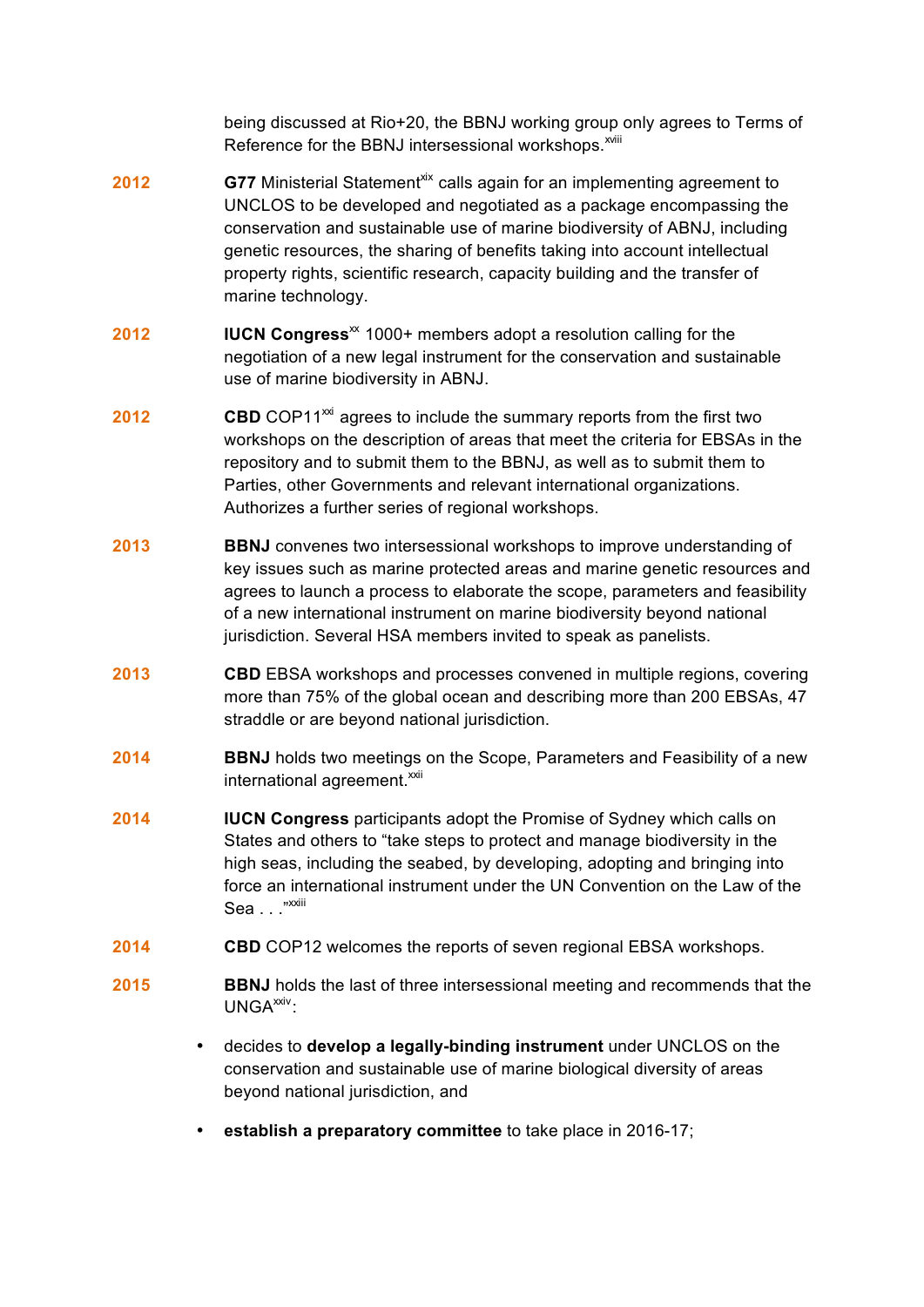**UNGA** Resolution adopting recommendations of the BBNJ expected to take place by June 2015. Additional modalities of number and length of PrepCom meetings to be established within resolution.

- **2016** A **PrepCom** is held with positive statements in support of IA.
- **2017** PrepCom
- **2017** July, **PrepCom** concludes with a recommendation to the UN to convene an **intergovernmental conference**.